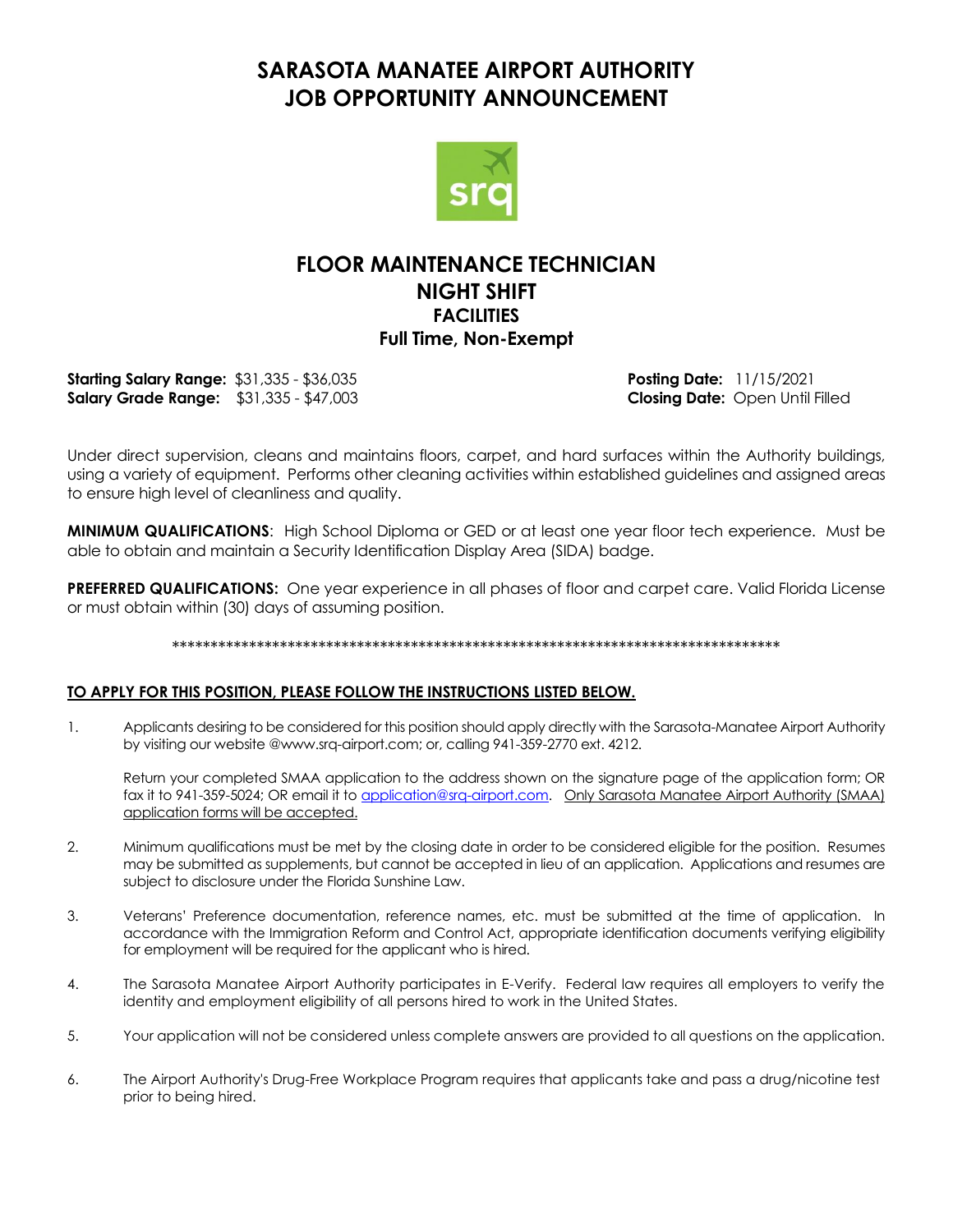

#### **SARASOTA MANATEE AIRPORT AUTHORITY JOB CLASS SPECIFICATION**

Job Code: 5030 Date Approved: 05/2021 Grade: 23

- **JOB TITLE:** Floor Maintenance Technician (Night Shift)
- **REPORTS TO:** Facilities Custodial Supervisor
- **DEPARTMENT:** Facilities
- **FLSA STATUS:** Non-Exempt

#### **JOB SUMMARY**

Under direct supervision, cleans and maintains floors, carpet, and hard surfaces within the Authority buildings. using a variety of equipment. Performs other cleaning activities within established guidelines and assigned areas to ensure high level of cleanliness and quality.

#### **JOB RESPONSIBILITIES**

#### **Essential Job Responsibilities:**

Performs daily general maintenance of hard surface and carpet to include dusting, wet mopping, stripping, waxing, buffing, shampooing, extraction, and bonneting.

Performs scheduled deep cleanings of hard surfaces and carpeting using diamond honing and extraction equipment.

Performs other cleaning activities, as needed, within well established guidelines and assigned areas to ensure that quality standards, safety guidelines and customer service expectations are met.

Cleans spills or waste on carpeting and hard surface.

Performs routine, repetitive tasks on a routine basis.

Report equipment and cleaning product needs and or malfunctions to supervisor in a timely fashion.

Picks up or delivers supplies, parts, and equipment, as needed.

Safely and properly mixes and uses cleaning solutions and adheres to all safety precautions.

#### **Other Related Responsibilities:**

Although usually assigned to floors, assists other facilities personnel on an as needed basis.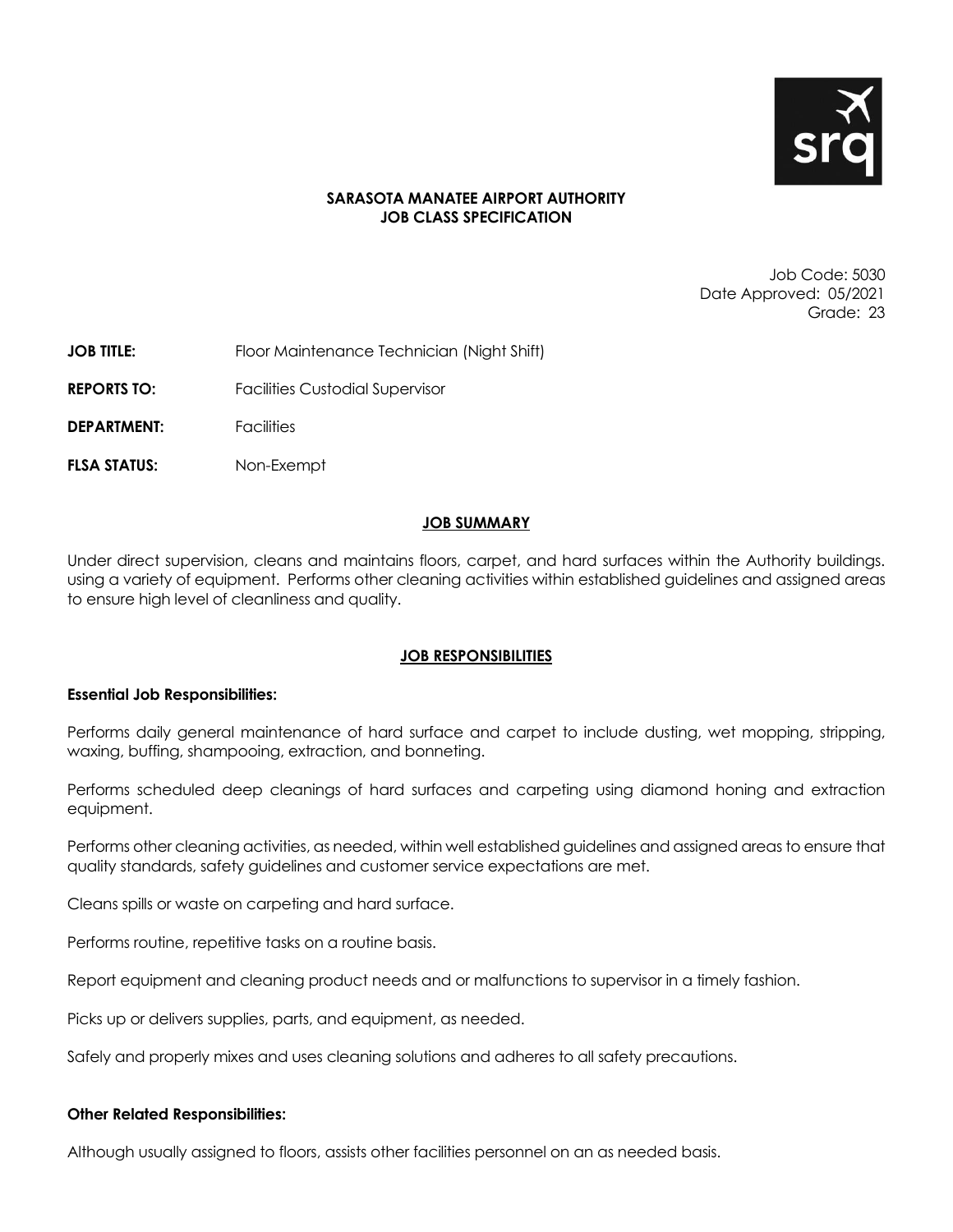Performs other related duties as assigned.

#### **MATERIALS AND EQUIPMENT USED**

Power and manual floor cleaning equipment such as, but not limited to, ride on and handheld sweepers and polishers. Industry standard cleaning chemicals and supplies will be utilized regularly.

#### **QUALIFICATIONS REQUIRED**

#### **Where "preferred" is indicated, the qualification is not essential.**

#### **Education and Experience:**

High School Diploma, GED or at least one year floor tech experience.

One year experience in all phases of floor and carpet care, **preferred**.

#### **Licenses and Certifications:**

Must be able to obtain and maintain a Security Identification Display Area (SIDA) badge.

Valid Florida License or must obtain within (30) days of assuming position, **preferred.**

#### **Knowledge, Skills, and Abilities:**

Knowledge of principles, practices, and methods of basic floor and janitorial maintenance.

Knowledge of potential safety hazards and related safety precautions.

Knowledge of standard tools, materials, and procedures used in floor maintenance.

Skill in the use of hand and power tools as well as janitorial chemicals.

Ability to perform routine and physical work.

Ability to read and understand warning labels on solvent chemicals.

Ability to make minor repairs to cleaning tools and equipment.

Ability to care for and operate various types of power and manual equipment used for cleaning, such as vacuums, ride-on or walk behind scrubbers, floor polishers, floor waxers, accessories, etc.

Ability to understand and interpret oral and written instructions.

Ability to develop and maintain effective working relationships with superiors and fellow employees.

Must possess a positive attitude, be focused on customer service, and work well with others in a team environment.

#### **Physical Requirements:**

The physical demands for the Floor Maintenance Technician consist of moving from one work location to another, standing for extended periods of time and may involve lifting objects weighing up to 60 pounds. Night shift work schedules are required.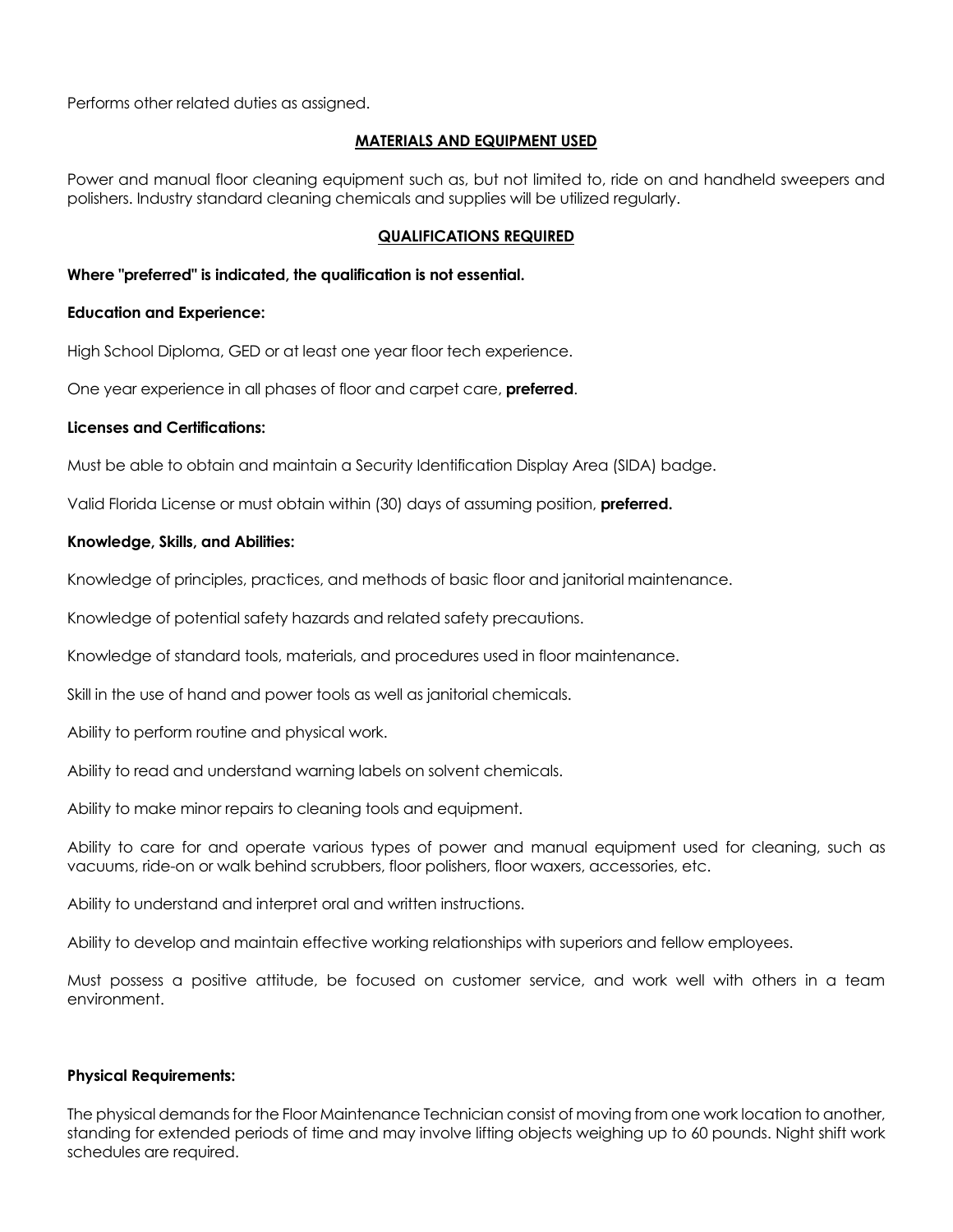#### **Mental Requirements:**

A Floor Maintenance Technician performs general maintenance of Airport facilities flooring. Individual must be able to work with and understand instructions from various people and change work direction quickly.

#### **Environmental Requirements:**

The majority of a Floor Maintenance Technician work is spent at night working in a hands-on capacity on a variety of projects requiring labor indoors for extended periods of time. Physical work is continuous. Night shift work schedule is required.

#### **Summary Clause:**

The duties and responsibilities listed in this job class specification are intended only as illustrations of the various duties to be performed and are not all inclusive. The omission of other specific duties does not exclude them from being performed by the Floor Maintenance Technician if the duties are similar, related, or a logical assignment to the position. This job class specification does not constitute an employment contract between SMAA and the Floor Maintenance Technician and is subject to change at the discretion of the Airport Authority.

*This Class Specification should not be interpreted as all inclusive. It is intended to identify the major responsibilities and requirements of this job. The incumbents may be requested to perform job-related responsibilities and tasks other than those stated in this description, but which are commensurate with similar levels of responsibility. ALL REQUIREMENTS ARE SUBJECT TO POSSIBLE MODIFICATION TO REASONABLY ACCOMMODATE INDIVIDUALS WITH ISABILITIES. 5030*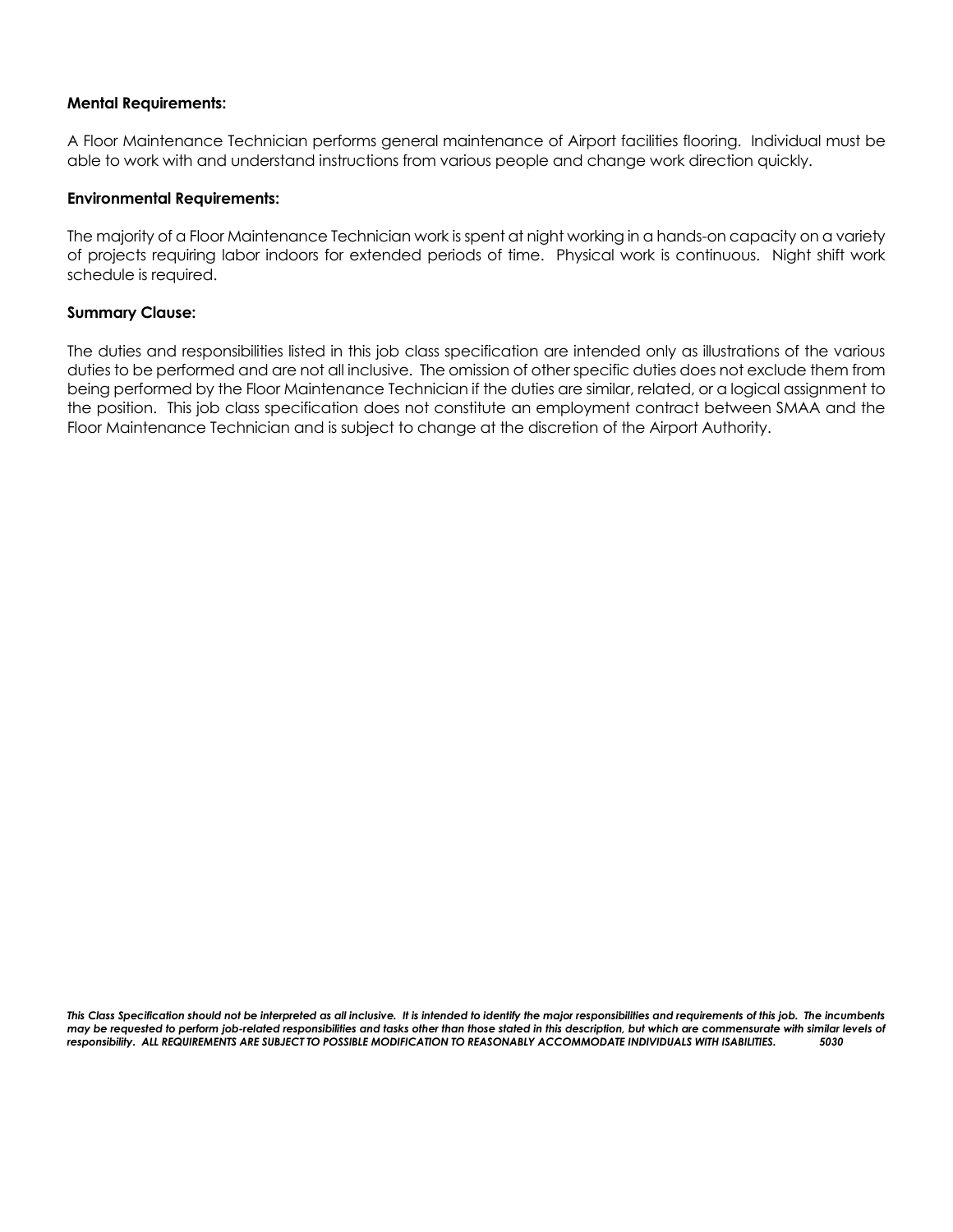

### **Physical/Mental Requirements**

### **Job Title: Floor Maintenance Technician Job Code: 5030**

# **Date: 05/21**

| <b>Physical/Mental</b>   | <b>Percentage of Time</b> |                   |                    |                                      |
|--------------------------|---------------------------|-------------------|--------------------|--------------------------------------|
|                          | Continuous 67-100%        | Frequently 34-66% | Occasionally 1-33% | Infrequent - less<br>than once a day |
| Standing                 |                           | $\mathsf X$       |                    |                                      |
| Sitting                  |                           | $\mathsf X$       |                    |                                      |
| Walking                  |                           | $\mathsf X$       |                    |                                      |
| Lifting                  |                           | $\mathsf X$       |                    |                                      |
| $1-10$ lbs.              |                           | $\mathsf X$       |                    |                                      |
| 11-20 lbs.               |                           | X                 |                    |                                      |
| 21-35 lbs.               |                           | $\mathsf X$       |                    |                                      |
| 36-50 lbs.               |                           |                   | Χ                  |                                      |
| over 50 lbs.             |                           |                   |                    | $\mathsf X$                          |
| Carrying                 |                           | $\mathsf X$       |                    |                                      |
| Reaching                 |                           | $\mathsf X$       |                    |                                      |
| Climbing                 |                           | $\mathsf X$       |                    |                                      |
| Driving                  |                           | $\mathsf X$       |                    |                                      |
| Written<br>Communication |                           |                   | $\mathsf X$        |                                      |
| Oral<br>Communication    |                           | $\mathsf X$       |                    |                                      |
| Reading                  |                           |                   | $\mathsf X$        |                                      |
| <b>Hand Dexterity</b>    | $\mathsf X$               |                   |                    |                                      |
| Reasoning                |                           | $\mathsf X$       |                    |                                      |
| <b>Decision Making</b>   |                           | $\mathsf X$       |                    |                                      |
| Analyzing                |                           | $\mathsf X$       |                    |                                      |
| Sensory                  | $\mathsf X$               |                   |                    |                                      |
| Sight                    | $\mathsf X$               |                   |                    |                                      |
| Noise Exposure           | $\mathsf X$               |                   |                    |                                      |

*The mental and physical aspects shown with an "x" relate to this specific position, and have been identified for ADA compliance purposes only. This information shall not be used to determine salary grades, nor shall it be used to make comparisons with other positions. 5030two*